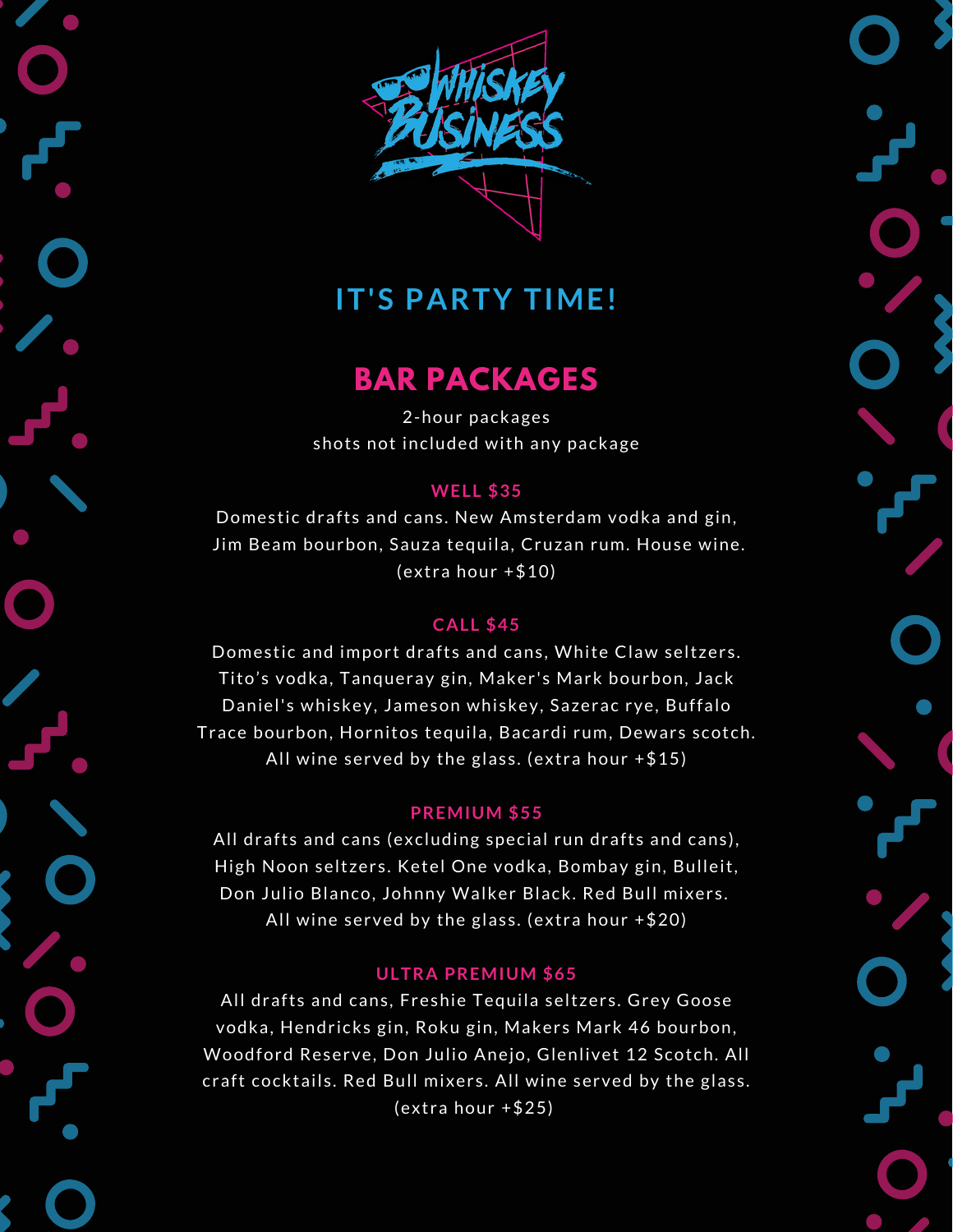# **SNACKS PACK**

\$10/person select two, served family-style (additional selections +4/person)

#### **BUFFALO SOLDIERS FRIES**

popcorn chicken, buffalo sauce, chihuahua cheese, crema, green onion

### **TRUFFLE SHUFFLE FRIES**

sea salt, cracked pepper, truffle oil, parmesan, chives

### **CANDIED CAULIFLOWER**

tempura battered, sweet-honey glaze, pickled peppers

### **SPINACH-ARTICHOKE DIP**

roasted tomatoes, olives, pita

**TUNA POKE** crispy wontons (+\$2)

### **CHICKEN WINGS OR TENDERS**

choice of garlic parm, buffalo, bbq, Korean, cajun, jerk, salt/pepper (+\$2)

### **LOADED NACHOS**

signature cheese sauce, black beans, corn, guacamole, pico de gallo, crema, green onion

#### **PRETZEL BITES**

beer cheese sauce, mustard

### **WHEN I DIP, YOU DIP, WE DIP**

roasted hummus, creamy elote, green goddess, served with house corn chips or grilled buttered pita chips

### **MINIS**

\$15/person select two, served family-style or buffet (additional selections +5/person)

#### **BUSINESS SLIDER**

wagyu beef, bacon, cheese curds, cheddar, garlic and black pepper aioli

### **ELECTRIC SLIDER**

wagyu beef, white cheddar, house sauce, lettuce, pickle

*\*all minis available vegetarian with Impossible™*

### **BOB'S BOMB A\*\* SLIDER**

wagyu beef, secret seasoning, white cheddar, mayo, sriracha ketchup

### **CHICKEN ELECRIC SLIDERS**

buttermilk-breaded chicken thigh, remoulade, pickle

### **THE CHICK FLICK**

blackened chicken breast, roasted red pepper, avocado, tomato, basil, garlic aioli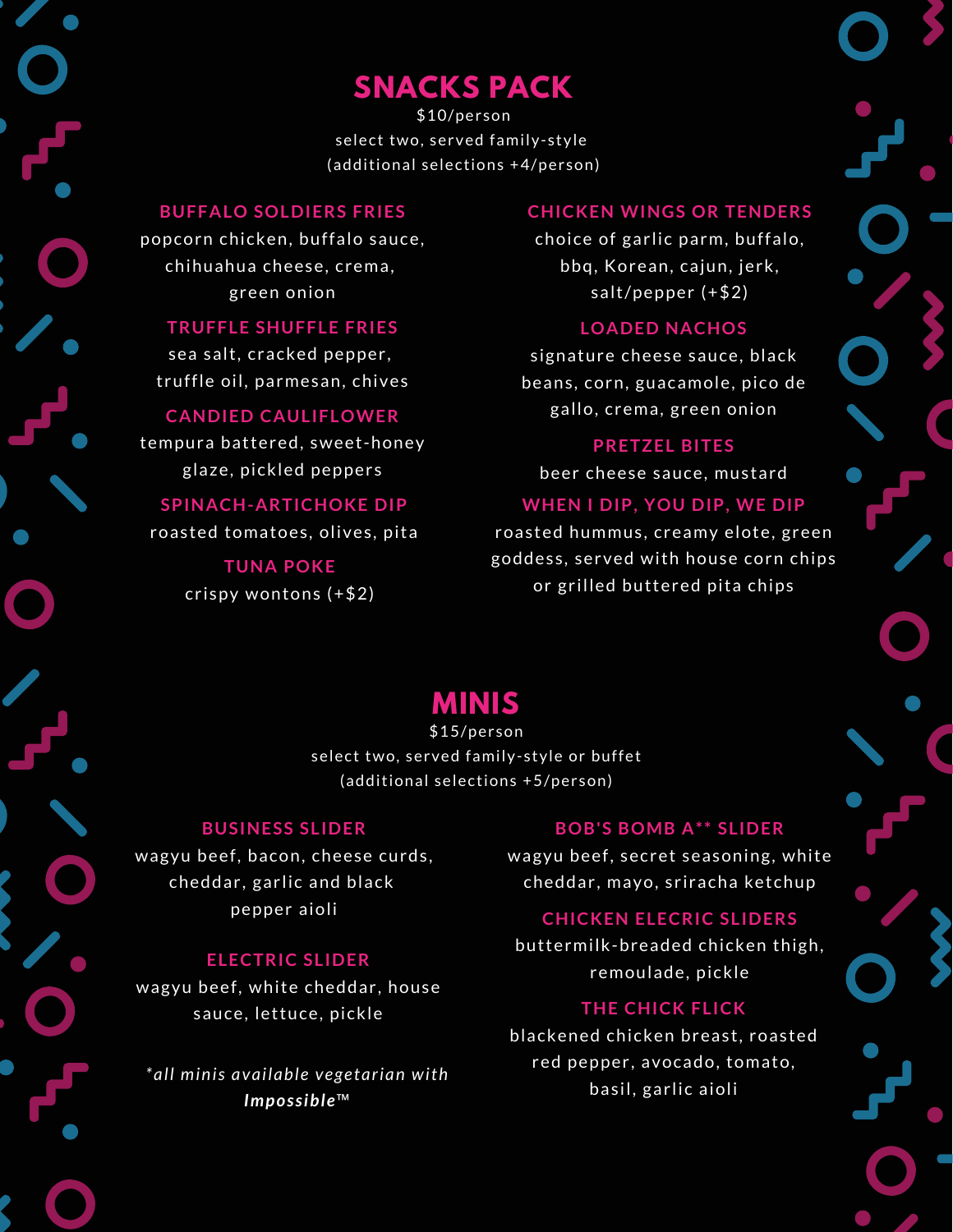# **ADD A SALAD**

\$12/person served family-style or buffet

### **BABY ARUGALA ONE MORE TIME**

baby arugula atop our goat cheese spread, red apples, fried chickpeas, orange segments, burnt orange vinaigrette

### **A SHRIMP ON THE BARBIE**

grilled jumbo shrimp signature house white Alabama sauce, atop green leaf salad, candied fresno, red onions, cilantro and dill sprigs

### **STRAWBERRY AND SPINACH**

farm to table sliced strawberries, fresh spinach, sliced red onion, pecans, crumbled feta, white balsamic vinaigrette

## **ADD A SIDE**

\$4/person served family-style or buffet

### **MAC & CHEESE**

**BLACKENED CARROTS WITH GOAT CHEESE**

**ASSORTED MINI COOKIES/BARS**

*\*ADD HAND-CUT FRIES FOR JUST \$2/PERSON*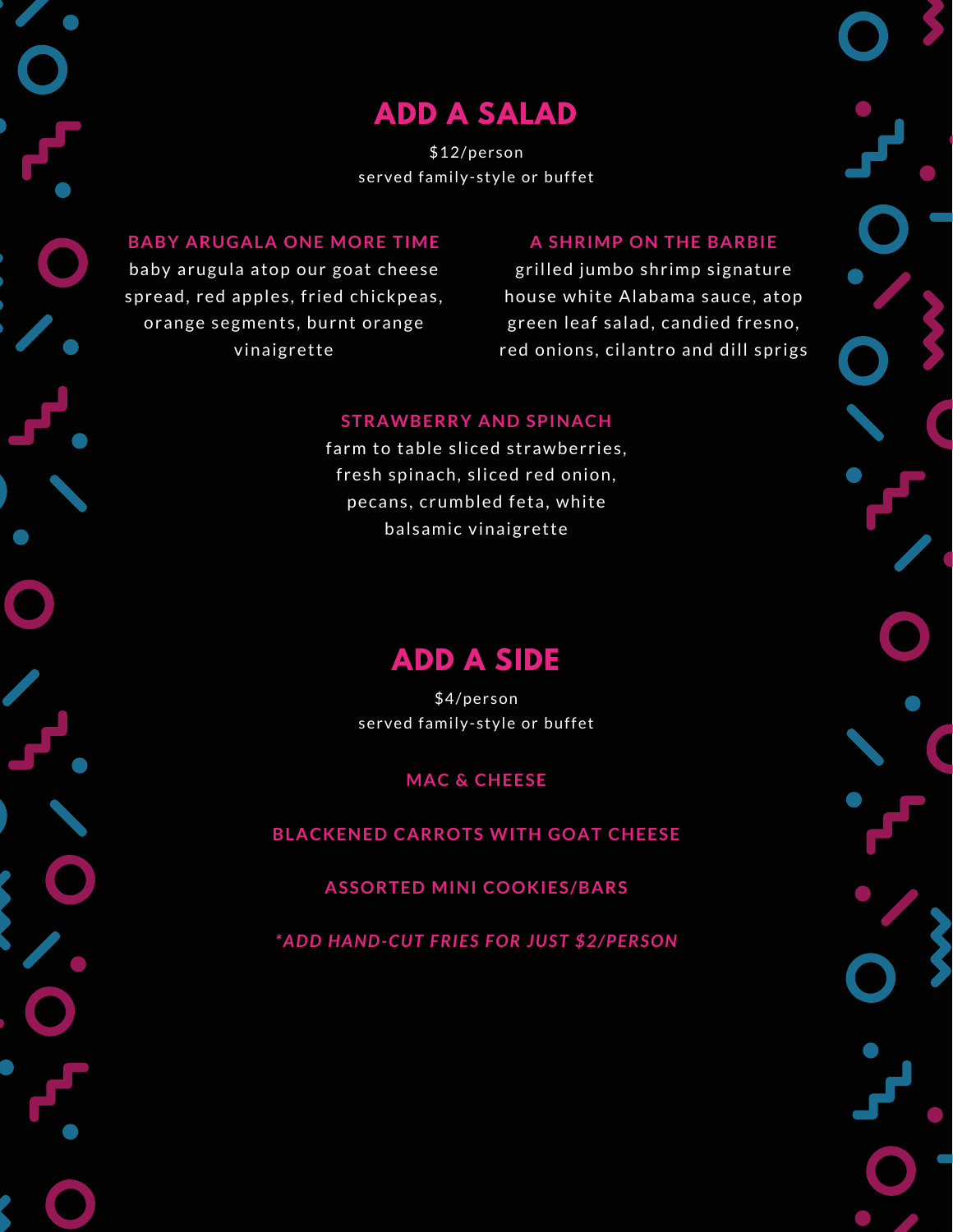### **BRUNCH (SAT-SUN 11A-2P)**

\$20/person select two, served family-style or buffet (additional selections +6/person)

### THE BREAKFAST SLIDER

sliced sausage patty, spiced fried green tomato, topped with a fried egg and house signature Alabama white sauce

### **CHICKEN AND HUSH PUPPY WAFFLE**

**c**rispy chicken thighs atop buttermilk hush puppy waffles topped with honey glaze syrup & cilantro

#### **FRENCH TOAST**

cinnamon swirl bread soaked in rum custard, topped with chantilly cream, cinnamon streusel, candied apples, served with caramel sauce

### **CHILAQUILES**

tortillas chips, salsa, pico de gallo, avocado, queso fresco, scrambled eggs, sour cream

# **THE BISTRO BOARDS OF ZEN**

\$75 EACH, SERVES 6-8

### **PANCAKE BOARD**

pancakes, scrambled eggs, bacon, chicken sausage, fresh seasonal fruit and all the fun toppings including syrup, nutella glaze, chocolate drizzle, cinnamon streusel

#### **CHICKEN & HUSH PUPPY WAFFLE BOARD**

**h**ush puppy waffles with crispy chicken thighs, scrambled eggs, bacon, coleslaw, fresh seasonal fruit and pickles. fun drizzles include honey and classic maple syrup

### **FRENCH TOAST BOARD**

hearty rum-infused french toast, scrambled eggs, bacon, chicken sausage, fresh seasonal fruit and all the fun toppings including syrup, nutella glaze, chocolate drizzle, cinnamon streusel

> **A LA CARTE BRUNCH SIDES** (\$5/person each)

BACON CHICKEN-APPLE SAUSAGE BREAKFAST POTATOES FRESH FRUIT SEASONAL BREAD PUDDING (+1)